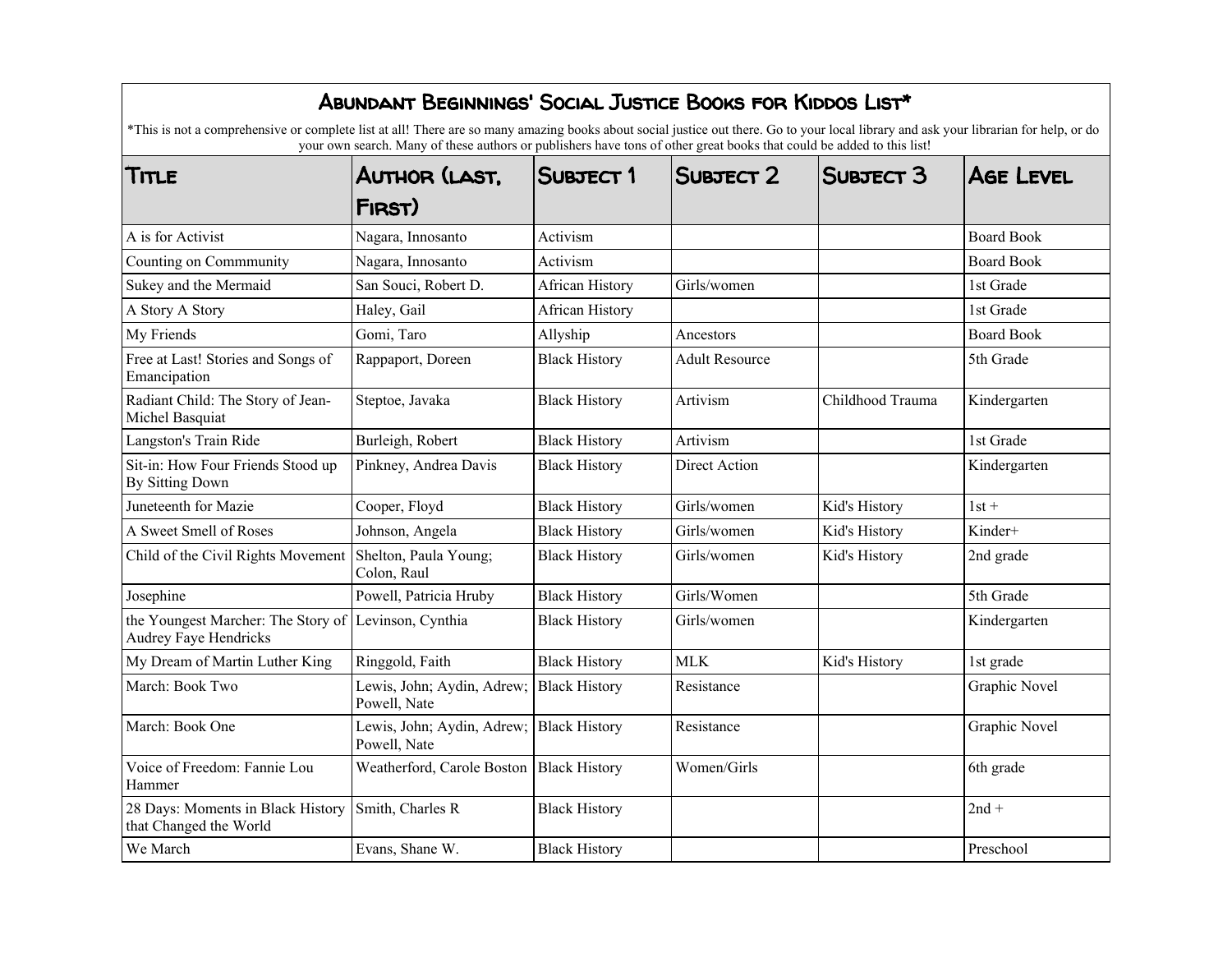| ABUNDANT BEGINNINGS' SOCIAL JUSTICE BOOKS FOR KIDDOS LIST*                                                                                                                                                                                                                                                     |                                          |                            |                             |                 |                     |  |
|----------------------------------------------------------------------------------------------------------------------------------------------------------------------------------------------------------------------------------------------------------------------------------------------------------------|------------------------------------------|----------------------------|-----------------------------|-----------------|---------------------|--|
| *This is not a comprehensive or complete list at all! There are so many amazing books about social justice out there. Go to your local library and ask your librarian for help, or do<br>your own search. Many of these authors or publishers have tons of other great books that could be added to this list! |                                          |                            |                             |                 |                     |  |
| TITLE                                                                                                                                                                                                                                                                                                          | AUTHOR (LAST.                            | <b>SUBJECT 1</b>           | SUBJECT 2                   | SUBJECT 3       | <b>AGE LEVEL</b>    |  |
|                                                                                                                                                                                                                                                                                                                | FIRST)                                   |                            |                             |                 |                     |  |
| Underground                                                                                                                                                                                                                                                                                                    | Evans, Shane W.                          | <b>Black History</b>       |                             |                 | Preschool           |  |
| Freedom Train                                                                                                                                                                                                                                                                                                  | Coleman, Evelyn                          | <b>Black History</b>       |                             |                 | <b>Chapter Book</b> |  |
| Pretty Brown Face                                                                                                                                                                                                                                                                                              | Pinkney, Andrea and Brian                | <b>Black is Beautiful</b>  |                             |                 | <b>Board Book</b>   |  |
| <b>Shades of Black</b>                                                                                                                                                                                                                                                                                         | Pinkney, Sandra                          | <b>Black is Beautiful</b>  |                             |                 | <b>Board Book</b>   |  |
| Grace for President                                                                                                                                                                                                                                                                                            | Dipucchio, Kelly                         | <b>Black Power</b>         | Girls/Women                 |                 | Kindergarten        |  |
| Gone Crazy In Alabama                                                                                                                                                                                                                                                                                          | Williams-Garcia, Rita                    | <b>Black Power</b>         | Kid's History               |                 | Chapter Book        |  |
| My People                                                                                                                                                                                                                                                                                                      | Hughes, Langston                         | <b>Black Power</b>         |                             |                 | Preschool +         |  |
| Be Boy Buzz                                                                                                                                                                                                                                                                                                    | hooks, bell                              | <b>Black Power</b>         |                             |                 | <b>Board Book</b>   |  |
| Love is in the Hair                                                                                                                                                                                                                                                                                            | Ware, Syrus Marcus                       | <b>Black Power</b>         |                             |                 | Kindergarten        |  |
| P.S. Be Eleven                                                                                                                                                                                                                                                                                                 | Williams-Garcia, Rita                    | <b>Black Power</b>         |                             |                 | <b>Chapter Book</b> |  |
| Happy to Be Nappy                                                                                                                                                                                                                                                                                              | hooks, bell and raschka,<br>chris        | <b>Black Power</b>         |                             |                 | <b>Board Book</b>   |  |
| Too Fly not to Fly                                                                                                                                                                                                                                                                                             | Mclean, Briana and Owusu,<br>Desmond     | <b>Black Power</b>         |                             |                 | Preschool           |  |
| I Know a Lot!                                                                                                                                                                                                                                                                                                  | Krensky, Stephen                         | <b>Black Power!</b>        |                             |                 | <b>Board Book</b>   |  |
| The Table Where Rich People Sit                                                                                                                                                                                                                                                                                | Baylor, Byrd                             | Capitalism                 | Families                    |                 | 1st Grade           |  |
| My Three Best Friends and me,<br>Zulay                                                                                                                                                                                                                                                                         | Best, Cari                               | Disability                 | Girls/women                 |                 | Kindergarten        |  |
| In My World: Down Syndrome                                                                                                                                                                                                                                                                                     | Vazquez, Tiziana and<br>Llano, Gabriella | Disability                 | Girls/Women                 |                 | Chapter Book        |  |
| We'll Paint the Octopus Red                                                                                                                                                                                                                                                                                    | Stuve-Boden, Stephanie                   | Disability                 | Girls/women                 | All White Story | Preschool           |  |
| Princess Princess Ever AFter                                                                                                                                                                                                                                                                                   | O'Neill, Katie                           | Diverse/Strong<br>Princess |                             |                 | Graphic Novel       |  |
| Going Green! A Community<br>Gardening Story                                                                                                                                                                                                                                                                    | Lamba, Marie and Baldev                  | Gardening/Stewards<br>hip  | <b>Black Representation</b> |                 | Preschool           |  |
| They She He Me Free to Be                                                                                                                                                                                                                                                                                      | Matthew and Maya                         | Gender                     | <b>Adult Resource</b>       |                 | Baby                |  |
| Princess Boy                                                                                                                                                                                                                                                                                                   | Kilodavis, Cheryl                        | Gender                     | Black representation        |                 | Preschool           |  |
| Jacob's New Dress                                                                                                                                                                                                                                                                                              | Hoffman, Sarah and Ian                   | Gender                     | Femme                       |                 | Preschool           |  |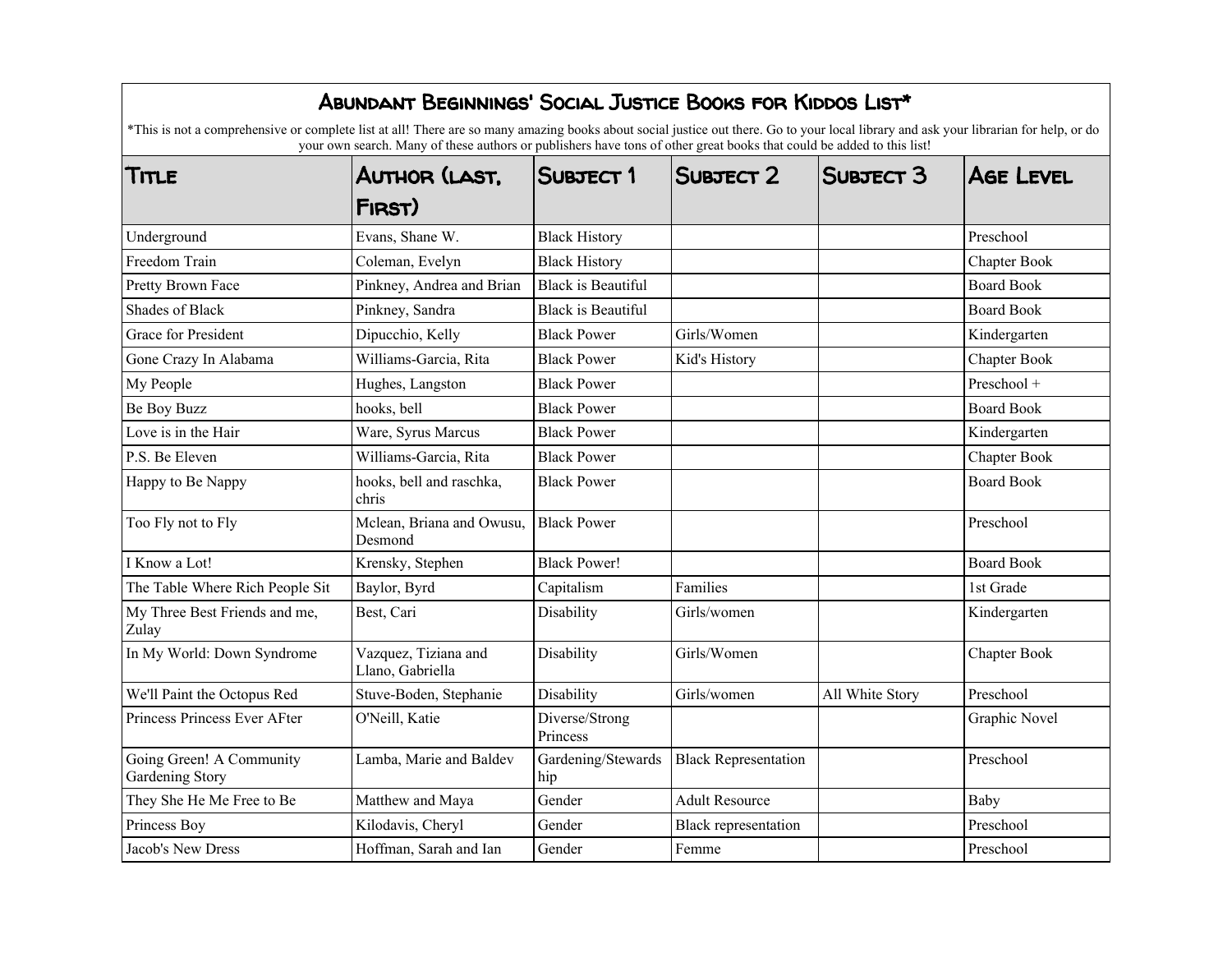| ABUNDANT BEGINNINGS' SOCIAL JUSTICE BOOKS FOR KIDDOS LIST*<br>*This is not a comprehensive or complete list at all! There are so many amazing books about social justice out there. Go to your local library and ask your librarian for help, or do |                                                                                                                                                  |                              |                  |                       |                  |
|-----------------------------------------------------------------------------------------------------------------------------------------------------------------------------------------------------------------------------------------------------|--------------------------------------------------------------------------------------------------------------------------------------------------|------------------------------|------------------|-----------------------|------------------|
| TITLE                                                                                                                                                                                                                                               | your own search. Many of these authors or publishers have tons of other great books that could be added to this list!<br>AUTHOR (LAST.<br>FIRST) | SUBJECT 1                    | SUBJECT 2        | SUBJECT 3             | <b>AGE LEVEL</b> |
| A Princess of Great Daring!                                                                                                                                                                                                                         | Hill-Meyer, Tobi                                                                                                                                 | Gender                       | Femme            |                       | Preschool        |
| Rachel's Christmas Boat                                                                                                                                                                                                                             | Labelle, Sophie                                                                                                                                  | Gender                       | Queer family     |                       | 2nd Grade        |
| Spork                                                                                                                                                                                                                                               | Maclear, Kyo / Arsenault,<br>Isabelle                                                                                                            | Gender                       | Race             |                       | Preschool        |
| The Gender Wheel: A Story about<br>Bodies and gender for Everybody                                                                                                                                                                                  | Gonzalaz, Maya                                                                                                                                   | Gender                       | Self-discovery   |                       | 2nd grade        |
| Who are you? The Kid's Guide to<br>Gender Identity                                                                                                                                                                                                  | Pessin-Whedbee, Brook                                                                                                                            | Gender                       | Self-exploration | <b>Adult Resource</b> | Preschool        |
| Ed de Chica o de Chico?                                                                                                                                                                                                                             | Bergman, S. Bear                                                                                                                                 | Gender                       | Spanish          | Kid's History         | 1st              |
| I am Jazz                                                                                                                                                                                                                                           | Herthel, Jessica & Jennings,<br>Jazz                                                                                                             | Gender                       | All White Story  |                       | Preschool        |
| Red: the Story of a Crayon                                                                                                                                                                                                                          | Hall, Michael                                                                                                                                    | Gender                       |                  |                       | Preschool        |
| Is that a Boy or a Girl?                                                                                                                                                                                                                            | Bergman, S. Bear                                                                                                                                 | Gender                       |                  |                       | 1st grade        |
| Meet PolkaDot                                                                                                                                                                                                                                       | Broadhead, Talcott                                                                                                                               | Gender                       |                  |                       | 3rd grade        |
| Mismatched Alexander                                                                                                                                                                                                                                | Andres, Isaac                                                                                                                                    | Gender                       |                  |                       | Preschool        |
| My Name is /Me Llama Gabriela                                                                                                                                                                                                                       | Brown, Monica                                                                                                                                    | Immigration                  | Kid's History    | Bilingual             | 1st grade        |
| I'm New Here                                                                                                                                                                                                                                        | O'brien, Anne Sibley                                                                                                                             | Immigration                  | Kid's History    | Languages             | preschool        |
| 47,000 Beads                                                                                                                                                                                                                                        | Adeyoha, Koja and Angel                                                                                                                          | <b>Indigenous History</b>    | Girls/Women      |                       | 1st Grade        |
| Stolen Words                                                                                                                                                                                                                                        |                                                                                                                                                  | Indigenous People            | Girls/women      | Kid's History         |                  |
| To Be A Kid                                                                                                                                                                                                                                         | Ajmera, Maya; Ivanko,<br>John                                                                                                                    | International<br>Connections | Kid's Stories    |                       | Preschool        |
| The Sigh                                                                                                                                                                                                                                            | Satrapi, Marjan                                                                                                                                  | Iranian History              | Girls/women      | Resistance            | 5th Grade        |
| Diego Rivera: His World and Ours                                                                                                                                                                                                                    | Tonatiuh, Duncan                                                                                                                                 | Latinx History               | Artivism         |                       | 1st Grade        |
| Frida                                                                                                                                                                                                                                               | Winter, Jonah                                                                                                                                    | Latinx History               | Artivism         |                       | Preschool        |
| Gathering the Sun: An Alphabet in<br>Spanish and English                                                                                                                                                                                            | Flor Ada, Alma                                                                                                                                   | Latinx History               | Bilingual        |                       | Kindergarten     |
| Sonia Sotomayor: a judge grows in<br>the Bronx                                                                                                                                                                                                      | Winter, Jonah                                                                                                                                    | Latinx History               | Girls/women      | bilingual             | $3rd +$          |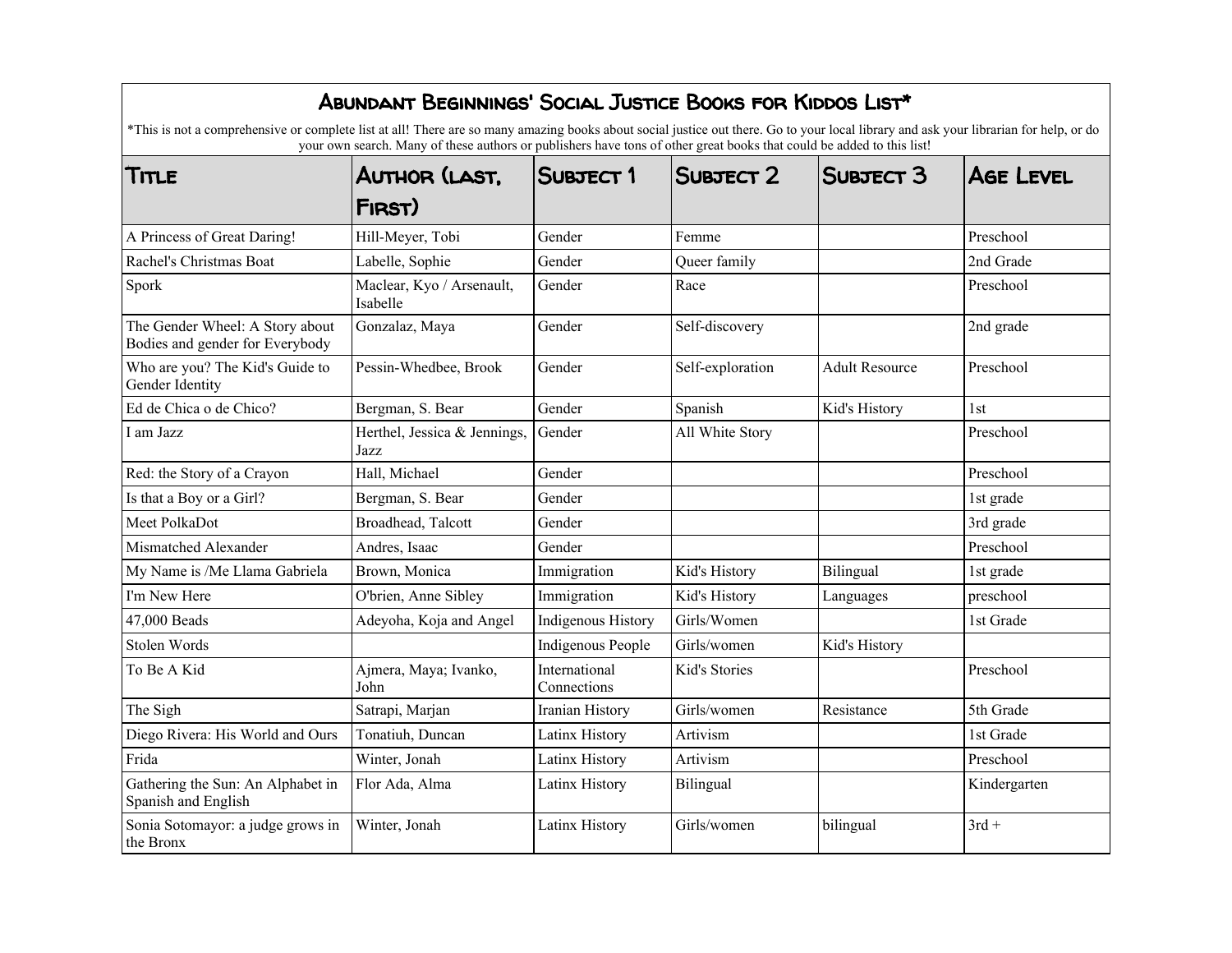| ABUNDANT BEGINNINGS' SOCIAL JUSTICE BOOKS FOR KIDDOS LIST*<br>*This is not a comprehensive or complete list at all! There are so many amazing books about social justice out there. Go to your local library and ask your librarian for help, or do |                                              |                       |                               |                  |                  |  |
|-----------------------------------------------------------------------------------------------------------------------------------------------------------------------------------------------------------------------------------------------------|----------------------------------------------|-----------------------|-------------------------------|------------------|------------------|--|
| your own search. Many of these authors or publishers have tons of other great books that could be added to this list!                                                                                                                               |                                              |                       |                               |                  |                  |  |
| Title                                                                                                                                                                                                                                               | AUTHOR (LAST.                                | <b>SUBJECT 1</b>      | SUBJECT 2                     | <b>SUBJECT 3</b> | <b>AGE LEVEL</b> |  |
|                                                                                                                                                                                                                                                     | FIRST)                                       |                       |                               |                  |                  |  |
| Charlie Parker Played be bop                                                                                                                                                                                                                        | Raschka, Chris                               | Music                 | <b>Black History</b>          |                  | Baby             |  |
| I Got the Rythm                                                                                                                                                                                                                                     | Schofield-Morrison, Connie                   | Music                 | <b>Black Power</b>            |                  | Preschool        |  |
| Hip Hop Speaks to Children                                                                                                                                                                                                                          | Giovanni, Nikki                              | Music                 | <b>Black Power</b>            |                  | 2nd Grade        |  |
| Malala: A Brave Girl From Pakistan                                                                                                                                                                                                                  | Winter, Jeanette                             | Pakistani History     | Resistance                    | girls/women      | Preschool        |  |
| I See Peace: the picture book                                                                                                                                                                                                                       | Gonzalaz, Maya                               | Peace                 |                               |                  | Preschool        |  |
| This Day in June                                                                                                                                                                                                                                    | Pitman, Gayle E.                             | Pride                 | Marching                      |                  | Preschool        |  |
| M is for Mustache                                                                                                                                                                                                                                   | Hernandez, Catherine                         | Pride                 | Oueer                         |                  | Preschool        |  |
| I'm Jay, Let's Play                                                                                                                                                                                                                                 | Reichmuth, Beth                              | Queer                 | Black/Brown<br>Representation |                  | Preschool        |  |
| The Answer                                                                                                                                                                                                                                          | Sugar, Rebecca                               | Queer                 |                               |                  | Graphic Novel    |  |
| Super Power Baby Shower!                                                                                                                                                                                                                            | Hill-Meyer, Tobi; Onyx,<br>Fay               | <b>Oueer Families</b> | Black/Brown Rep.              | <b>Babies</b>    | Preschool        |  |
| Bell's Knock Knock Birthday                                                                                                                                                                                                                         | Parker, George                               | <b>Oueer Families</b> | Black/Brown Rep.              |                  | Preschool        |  |
| The Zero Dads Club                                                                                                                                                                                                                                  | Adeyoha, Angel                               | <b>Queer Families</b> | Black/Brown<br>Representation |                  | Preschool        |  |
| Why Don't I have Daddy?                                                                                                                                                                                                                             | Clay, George Anne                            | <b>Oueer Families</b> | <b>Sperm Donation</b>         |                  | 1st Grade        |  |
| The Mommy Book                                                                                                                                                                                                                                      | Parker, Todd                                 | <b>Oueer Families</b> |                               |                  | Preschool        |  |
| The Newspaper Pirates                                                                                                                                                                                                                               | skeleton, j wallace                          | <b>Oueer Families</b> | All White Story               |                  | 1st Grade        |  |
| Who's In a Family                                                                                                                                                                                                                                   | Skutch, Robert                               | <b>Oueer Families</b> |                               |                  | Preschool        |  |
| The Family Book                                                                                                                                                                                                                                     | Parr, Todd                                   | Queer Family          |                               |                  | Preschool        |  |
| Let's Talk About Race                                                                                                                                                                                                                               | Lester, Julius                               | Race                  | Colorblindness                |                  | 1st Grade        |  |
| Happy in Our Skin                                                                                                                                                                                                                                   | Manishkin, Fran                              | Race                  |                               |                  | Preschool        |  |
| Skin Again                                                                                                                                                                                                                                          | hooks, bell                                  | Race                  |                               |                  | Preschool        |  |
| We All Sing with the Same Voice                                                                                                                                                                                                                     | Miller, J. Phillip and<br>Greene, Seppard M. | Race/Color            | Diversity                     | Music            | Preschool        |  |
| The Color of Us                                                                                                                                                                                                                                     | Katz, Karen                                  | Race/Color            | Girls/women                   |                  | Preschool        |  |
| The Last Place You Look                                                                                                                                                                                                                             | skeleton, j wallace                          | Religion (Jewish)     | Black/Brown Rep.              |                  | 1st Grade        |  |